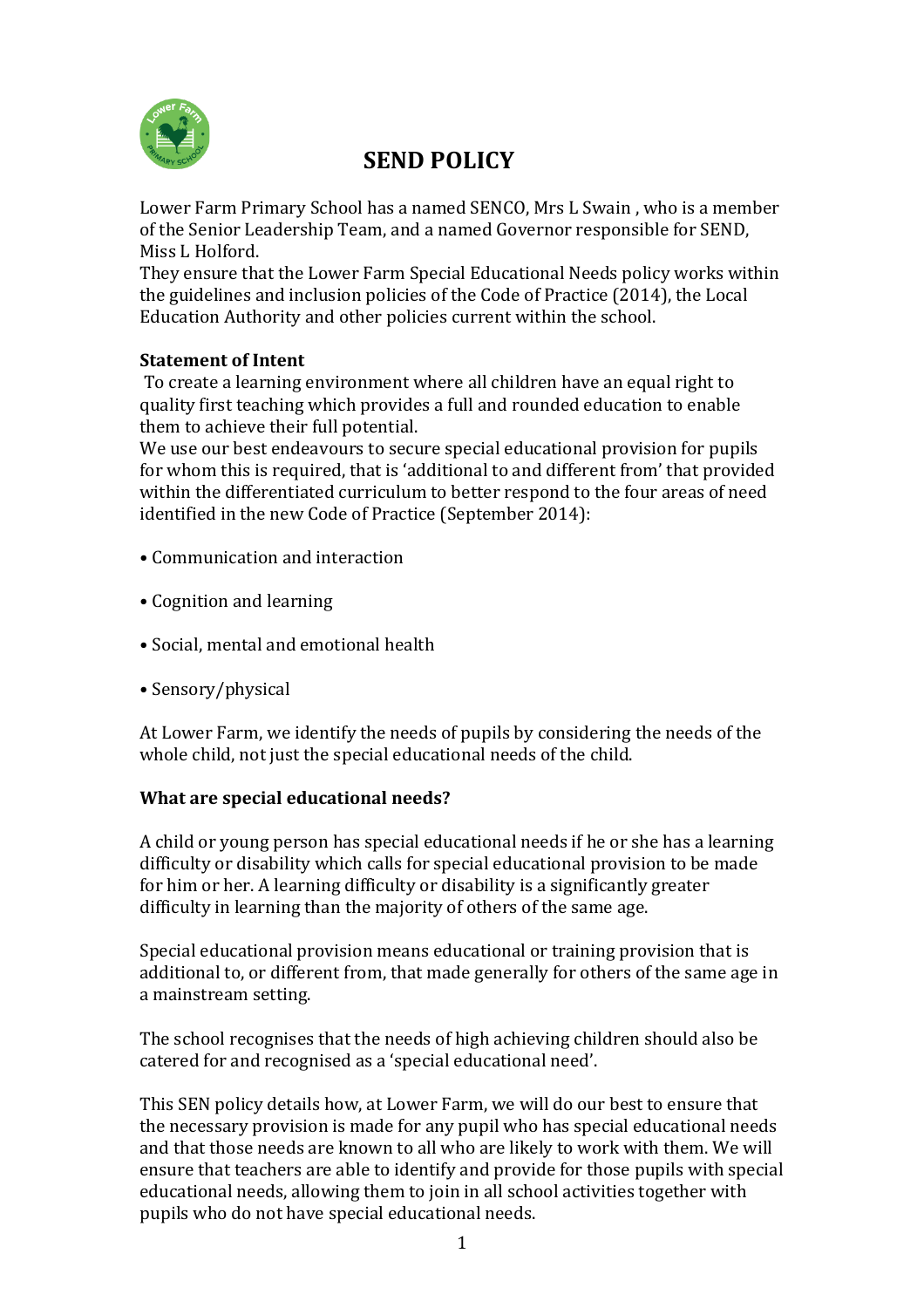## **What is NOT SEN?**

There are certain factors that may impact on progress and attainment but they are NOT deemed as a special educational need:

- Attendance and Punctuality
- Health and Welfare
- EAL
- Pupil Premium
- Looked After Child
- Behaviour. Behaviour is no longer defined as a SEND, the Code of Practice recognised that behaviour is an underlying response to a SEND.

#### **Aims and objectives**

Our aims are:

• to create an environment that meets the special educational, and physical, needs of each child in order that they can achieve their learning potential and engage in activities alongside pupils who do not have SEND

• to request, monitor and respond to parents/carers and pupils views in order to evidence high levels of confidence and partnership

• to make clear the expectations of all partners in the process

• to ensure a high level of staff expertise to meet pupil need, through well targeted continuing professional development

• to ensure support for pupils with medical, or physical, conditions full inclusion in all school activities by ensuring consultation with health and social care professionals

• to identify the roles and responsibilities of all staff in providing for children's special educational needs

• to enable all children to have full access to all elements of the school curriculum through reasonable adjustments

• to work in cooperation and productive partnerships with the Local Education Authority and other outside agencies, to ensure there is a multi-professional approach to meeting the needs of all vulnerable learners.

# **Equal Opportunities and Inclusion**

Through all subjects we ensure that the school meets the needs of all, taking account of gender, ethnicity, culture, religion, language, age, ability, disability and social circumstances. It is important that, in this school we meet the diverse needs of pupils to ensure inclusion for all and that all pupils are prepared for full participation in a multi-ethnic society. We also measure and assess the impact regularly through meetings with our SEND coordinator and individual teachers to ensure all children have equal access to succeeding in this subject.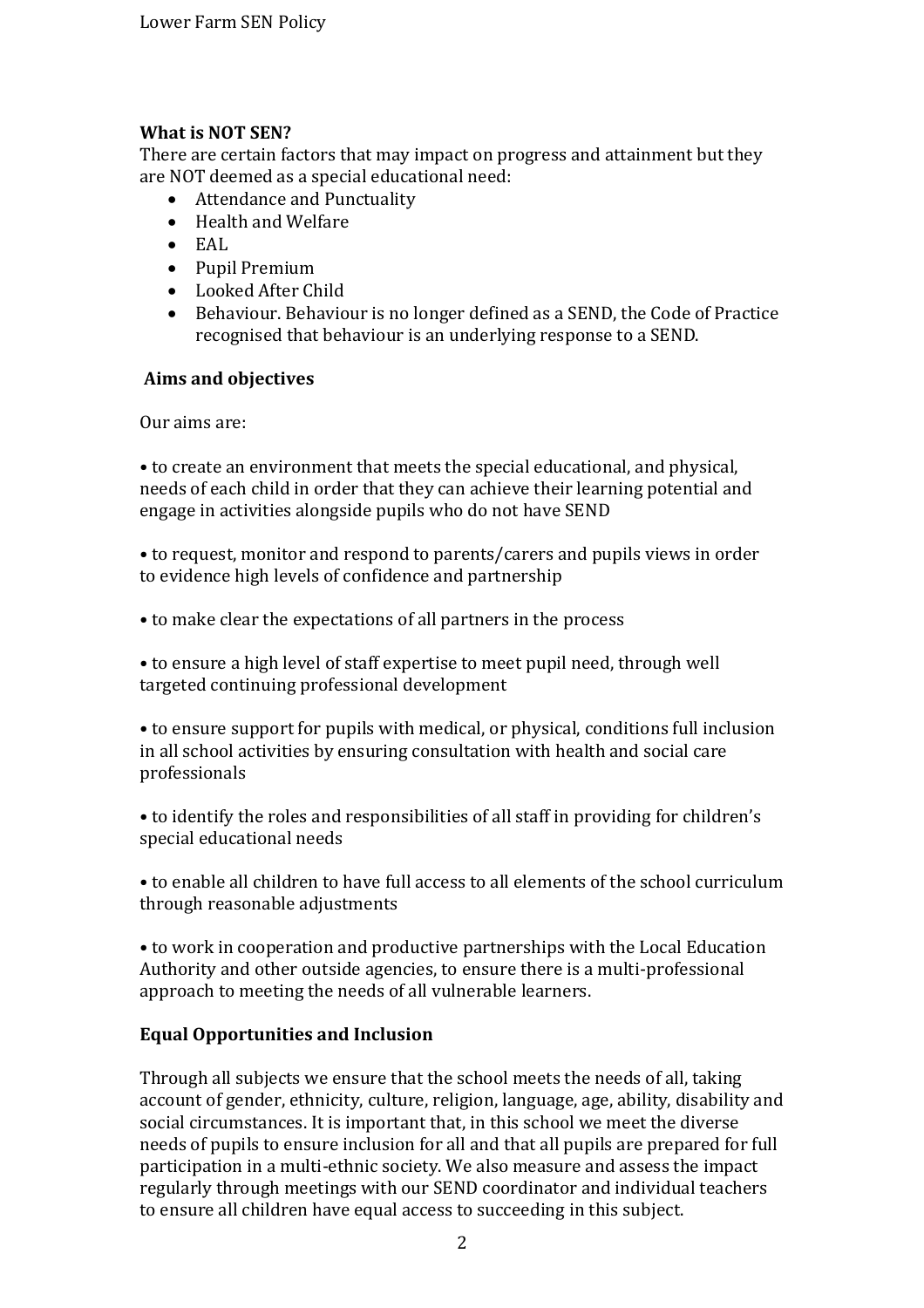Through appropriate curricular provision, we respect the fact that children:

- have different educational and behavioural needs and aspirations
- require different strategies for learning
- acquire, assimilate and communicate information at different rates
- need a range of different teaching approaches and experiences

Teachers respond to children's needs by:

• providing support for children who need help with communication, language and literacy

• planning to develop children's understanding through the use of all available senses and experiences

• planning for children's full participation in learning, and in physical and practical activities

• helping children to manage and own their behaviour and to take part in learning effectively and safely

• helping individuals to manage their emotions, particularly trauma or stress, and to take part in learning

 ensuring that all tasks are differentiated, suitable resources are provided and marking is appropriate to the objective. (Please refer to 'Teaching and Learning' and 'Marking' policies).

#### **Identification, Assessment and Provision**

Provision for children with special educational needs is a matter for the whole school.

The governing body, the school's head teacher, the SENCO and all other members of staff, particularly class teachers and teaching assistants, have important day– to–day responsibilities. All teachers are teachers of children with special educational needs.

The school will assess each child's current levels of attainment on entry in order to ensure that they build on the patterns of learning and experience already established during the child's pre- school years.

In order to identify a child as having a special educational need, at least one cycle of ASSESS-PLAN-DO-REVIEW will be completed. This cycle provides children with targets and focused intervention in order to accelerate their progress. If, despite this intervention, the child does not make adequate progress, the class teacher will discuss their needs with the SENCO and the child's parents and agree the next steps.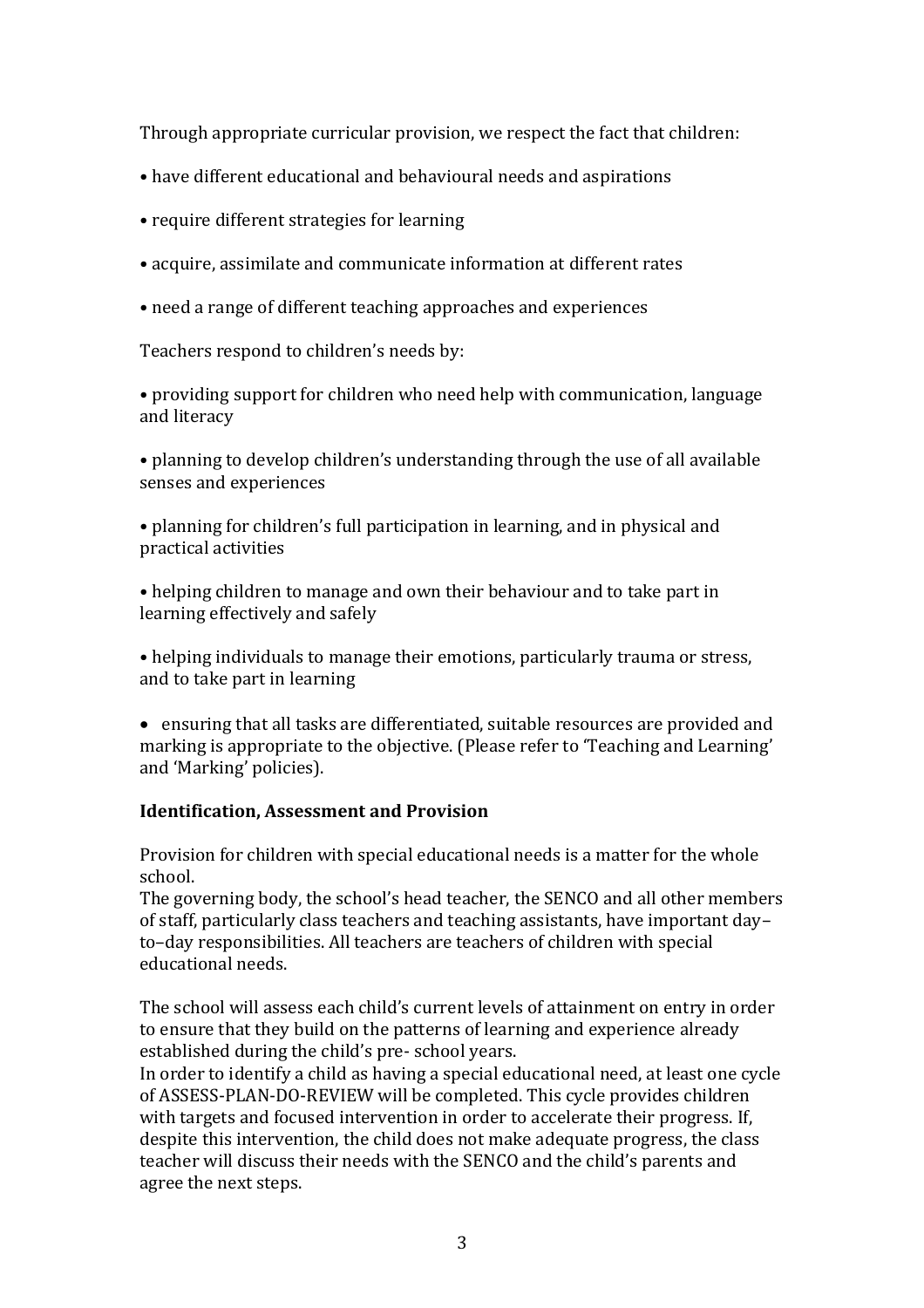If the child already has an identified special educational need, this information may be transferred from other partners in their Early Years setting and the class teacher and SENCO will use this information to:

- Provide starting points for the development of an appropriate curriculum.
- Identify and focus attention on action to support the child within the class.
- Use the assessment processes to identify any learning difficulties.

• Ensure ongoing observation and assessments provide regular feedback about the child's achievements and experiences to form the basis for planning the next steps of the child's learning.

The identification and assessment of the special educational needs of children whose first language is not English requires particular care. Where there is uncertainty about a particular child, a teacher will look carefully at all aspects of the child's performance in different subjects to establish whether the problems are due to limitations in their command of English or arises from special educational needs.

## **Exiting the SEND Register**

If the child makes accelerated progress, intervention will be stepped down but the child's progress will continue to be monitored. Parents will be consulted and the mutual decision will be made to remove the children from the SEN register

#### **The Role of The SENCO and what Provision Looks like at Lower Farm**

The Special Educational Needs Co-ordinator's [SENCO] responsibilities include:

- Overseeing the day-to-day operation of the school's SEND policy.
- Co-ordinating provision for children with SEND.
- Liaising with and advising fellow teachers.
- Overseeing the records of all children with SEND.
- Liaising with parents of children with SEND.
- Contributing to the in-service training of staff.

• Liaising with local secondary schools so that support is provided for Y6 pupils as they prepare to transfer.

• Liaising with external agencies including the LEA's support and educational psychology services, health and social services and voluntary bodies.

• Co-ordinating and developing school based strategies for the identification and review of children with SEND.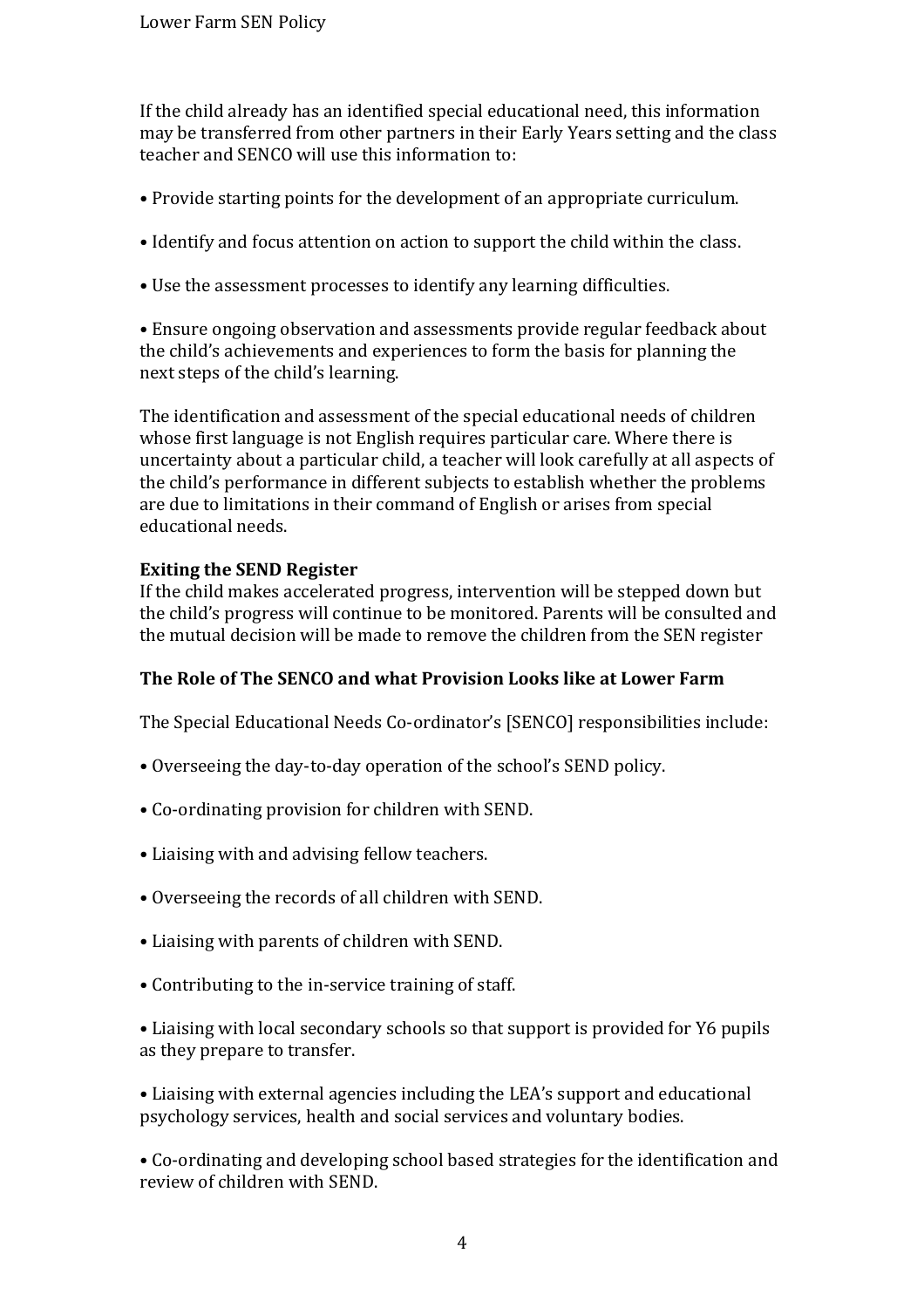• To oversee the school's achievement of Dyslexia friendly status, ensuring that appropriate strategies are employed throughout the school and that staff training is kept up to date.

## **Monitoring Children's Progress**

The school's system for observing and assessing the progress of individual children will provide information about areas where a child is not progressing satisfactorily. Under these circumstances, teachers may need to consult the SENCO to consider what else might be done. This review might lead to the conclusion that the pupil requires help over and above that which is normally available within the particular class or subject.

The key test of the need for action is that current rates of progress are inadequate.

Adequate-good progress can be identified as that which:

- Prevents the attainment gap between the child and his peers from widening.
- Closes the attainment gap between the child and his peers.
- Betters the child's previous rate of progress.
- Ensures access to the full curriculum.
- Demonstrates an improvement in self-help, social or personal skills.
- Demonstrates improvements in the child's behaviour.

In order to help children with special educational needs, Lower Farm will adopt a graduated response. This may see us using specialist expertise if as a school we feel that our interventions are still not having an impact on the individual. The school will record the steps taken to meet the needs of individual children through the use of the SEN Toolkit Continuum or Individual Targets and review sheet/provision map and the SENCO will have responsibility for ensuring that records are kept and available when needed. If we refer a child for an Education Health and Care Plan (EHC), we will provide the LEA with a record of our work with the child to date.

When any concern is initially noticed it is the responsibility of the class teacher to take steps to address the issue. Parents may be consulted and specific intervention put in place and monitored for at least one cycle (ASSESS-PLAN-DO-REVIEW). If no progress is noted after this time the child may be added to the school SEN register with parental permission.

The class teacher, after discussion with the SENCO and Phase Group leader, will then provide additional interventions that are additional to those provided as part of the school's differentiated curriculum and the child will be given individual learning targets which will be applied within the classroom. These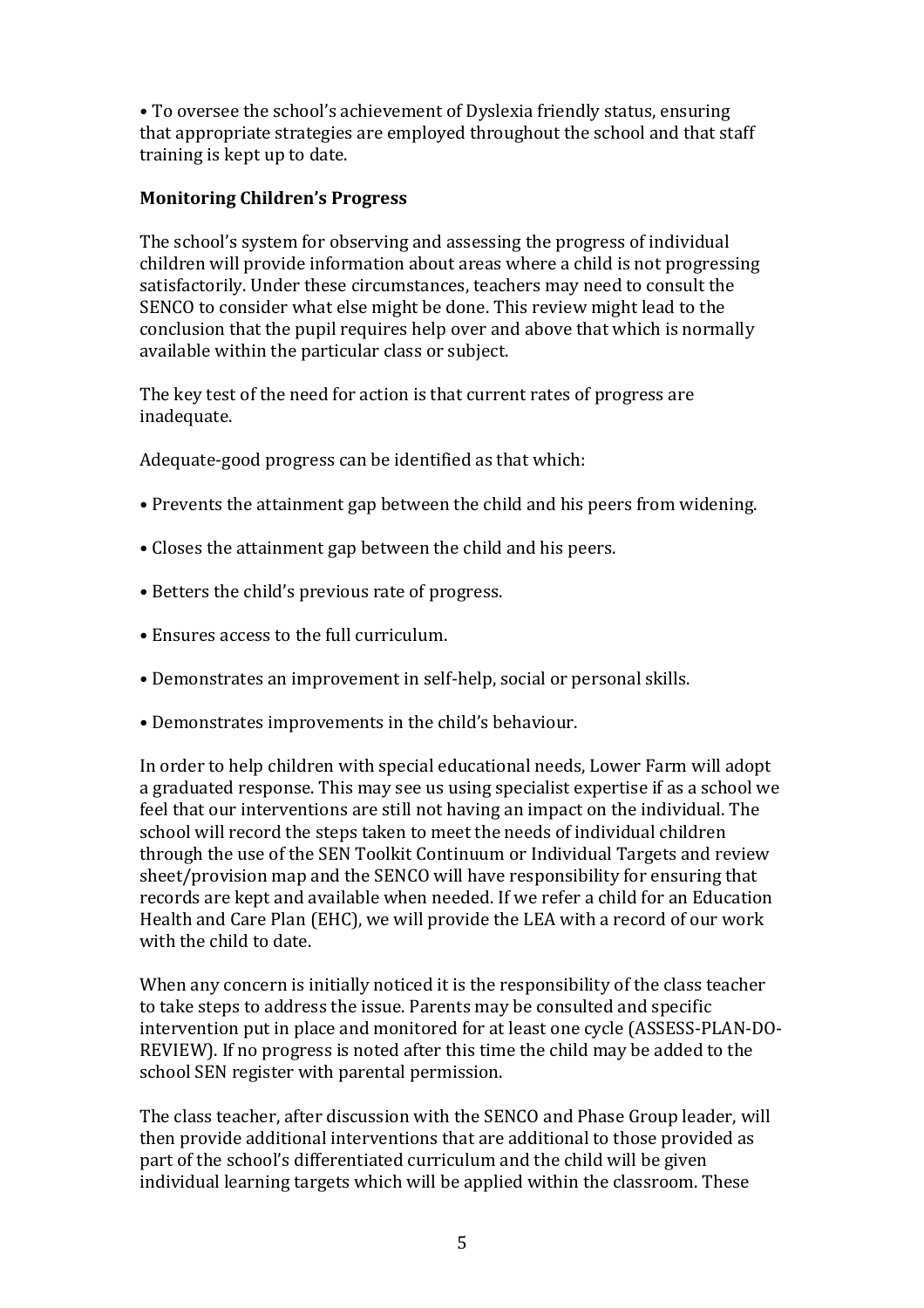targets will be monitored by the class teacher and teaching assistants within the class and reviewed formally with the SENCO, parents and child.

Reasons for a child being added to the SEND register may include the fact that he/she:

• Makes little or no progress, even when teaching approaches are targeted particularly in a child's identified area of weakness.

• Shows signs of difficulty in developing literacy or mathematics skills which result in poor attainment in some curriculum areas.

• Has sensory or physical problems, and continues to make little or no progress, despite the provision of specialist equipment.

• Has communication and / or interaction difficulties, and continues to make little or no progress.

Once a child has been added to the SEND register, their progress is monitored and analysed half termly by the SENCO, Phase leaders and the Head. Immediate action is taken where the progress is not adequate.

## **Partnership with parents**

Partnership plays a key role in enabling children and young people with SEN to achieve their potential. Parents hold key information and have knowledge and experience to contribute to the shared view of a child's needs. All parents of children with special educational needs will be treated as partners given support to play an active and valued role in their child's education.

Children and young people with special educational needs often have a unique knowledge of their own needs and their views about what sort of help they would like. They will be encouraged to contribute to the assessment of their needs, the review and transition process.

The school website contains details of our policy for special educational needs, the special educational needs information report including the arrangements made for children in our school with special educational needs.

At all stages of the special needs process, the school keeps parents fully informed and involved. We take account of the wishes, feelings and knowledge of parents at all stages.

We encourage parents to make an active contribution to their child's education and have regular meetings each term to share the progress of special needs children with their parents. We inform the parents of any outside intervention, and share the process of decision-making by providing clear information relating to the education of their child.

Parents are invited to look at the Walsall LA Local Offer on the website: [www.mywalsall.org](http://www.mywalsall.org/)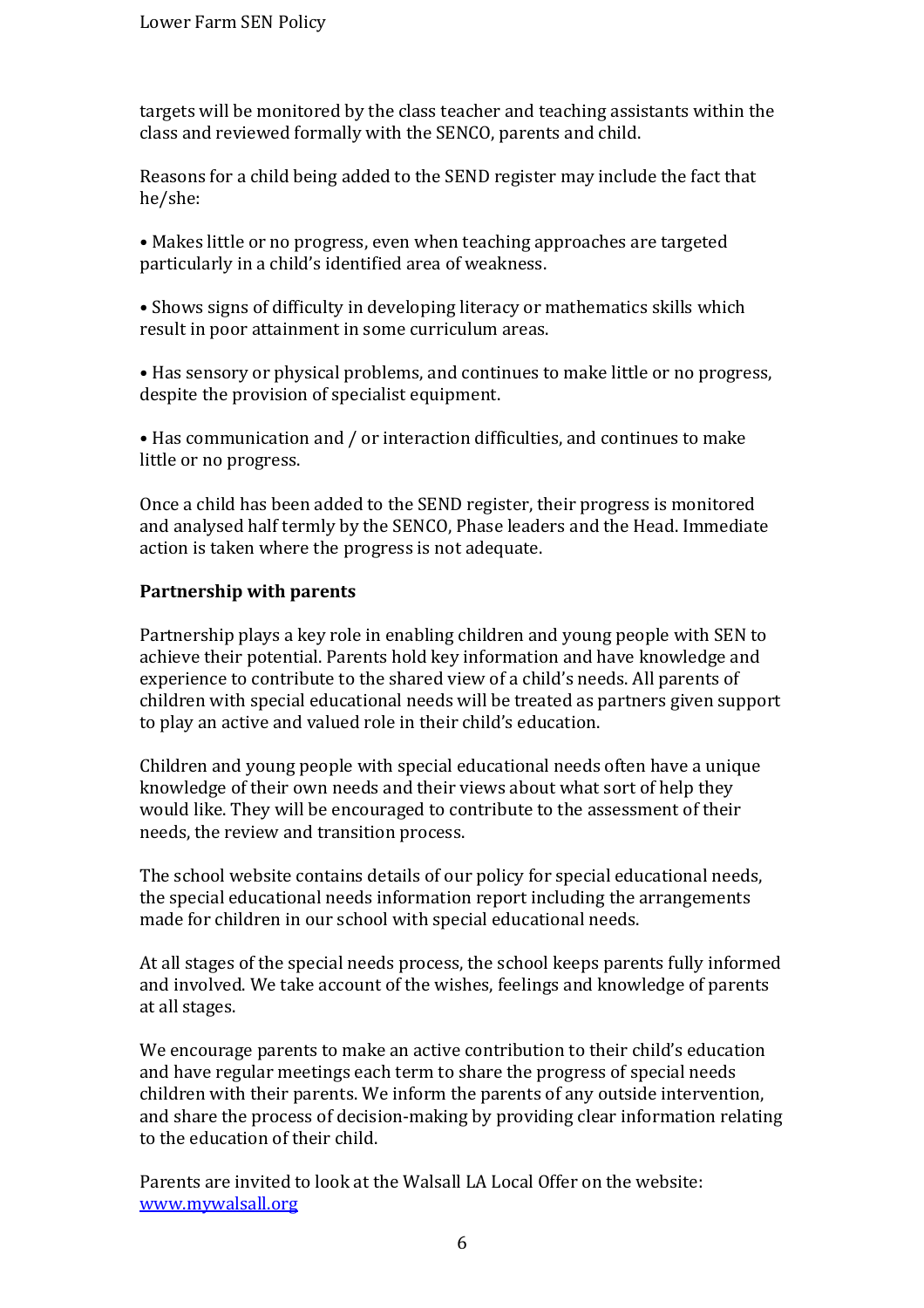#### **The Nature of Intervention**

All children are entitled to quality first teaching in order to make good progress. Lower Farm regularly reviews the quality of teaching for all pupils, including those at risk of underachievement. This includes reviewing and, where necessary, improving teachers' understanding of strategies to identify and support vulnerable pupils and enhancing their knowledge of SEN.

If, despite this, the child needs further intervention, the SENCO/Phase leader decide on the action needed to help the child progress. This may include:

• Different learning materials or specialist equipment.

• Some group or individual support, which may involve small groups of children being withdrawn to work with the SENCO; or, with TA support or other Wave 3 intervention such as IDL.

• Extra adult time to devise/administer the nature of the planned intervention and also to monitor its effectiveness.

• Staff development and training to introduce more effective strategies.

After initial discussions with the SENCO, the child's class teacher will be responsible for ensuring delivery of any individualised programme in, or out of, the classroom. Parents will continue to be consulted and kept informed of the action taken to help their child, and of the outcome of any action. Parent's will be invited to meet regularly with the class teacher and SENCO, if requested, to discuss Individual Learning targets.

The SENCO will support further assessment of the child where necessary, assisting in planning for their future needs in discussion with colleagues and parents.

#### **The use of outside agencies**

These services may become involved if a child continues to make little or no progress despite considerable input and adaptations. They will use the child's records in order to establish which strategies have already been employed and which targets have previously been set.

The external specialist may act in an advisory capacity, provide additional specialist assessment or be involved in teaching the child directly. The child's Individual targets will set out strategies for supporting the child's progress. These will be implemented, at least in part, within the classroom setting. The delivery of the interventions recorded in the IEP continues to be the responsibility of the class teacher.

Outside agencies may become involved if the child:

• Continues to make little or no progress in specific areas over a long period.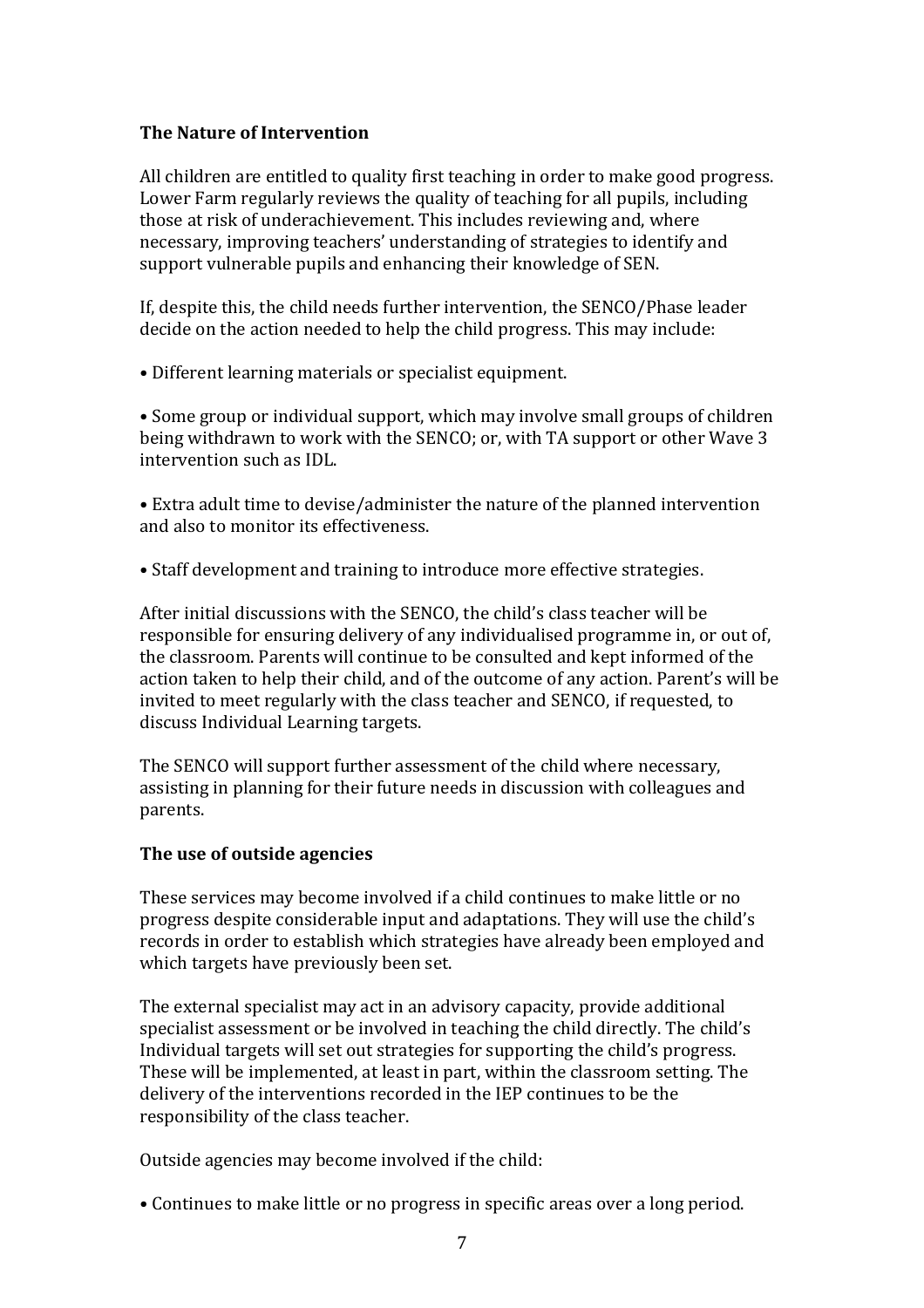• Continues working at National Curriculum levels substantially below that expected of children of a similar age.

• Continues to have difficulty in developing literacy and mathematical skills.

• Has emotional or behavioural difficulties which regularly and substantially interfere with the child's own learning or that of the class group.

• Has sensory or physical needs and requires additional specialist equipment or regular advice or visits by a specialist service.

• Has ongoing communication or interaction difficulties that impede the development of social relationships and cause substantial barriers to learning.

• Despite having received intervention, the child continues to fall behind the level of his peers.

# **School Request for Education Health and Care Plans (EHCP)**

A request will be made by the school to the LEA if the child has demonstrated significant cause for concern. The LEA will be given information about the child's progress over time, and will also receive documentation in relation to the child's special educational needs and any other action taken to deal with those needs, including any resources or special arrangements put in place.

The evidence will include:

- Previous individual education plans and targets for the pupil.
- Records of regular reviews and their outcomes.
- Records of the child's health and medical history where appropriate.
- National Curriculum attainment levels in literacy and numeracy.

• Education and other assessments, for example from an advisory specialist support teacher or educational psychologist.

• Views of the parents. The parents of any child who is referred for EHC will be kept fully informed of the progress of the referral. Children with an EHC will be reviewed each half term/term in addition to the statutory annual assessment. When this coincides with transfer to secondary school, the SENCO from the secondary school will be invited to a review to ensure all information is passed on and to provide parents with an opportunity to discuss any concerns/queries they may have.

# **Individual Targets**

Strategies employed to enable the child to progress will be recorded and will include information about: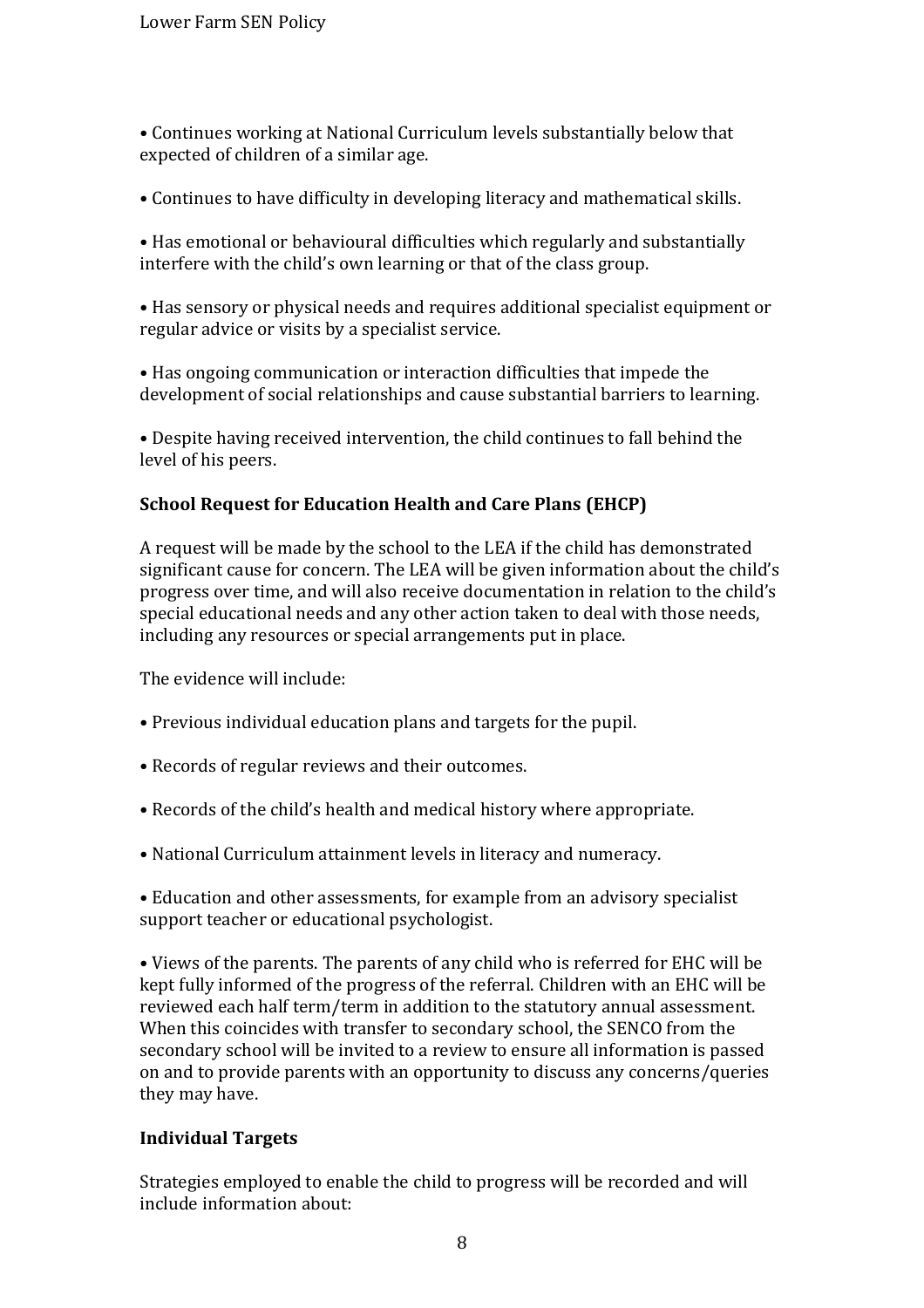- The short term targets set for the child.
- The teaching strategies to be used.
- The provision to be put in place.
- How the child can be successful
- The review date.

• The child's views will be sought and taken into account, as will those of the parents, whose support is vital if progress is to be achieved and maintained.

#### **Access to the Curriculum**

All children have an entitlement to a broad and balanced curriculum, which is differentiated to enable children to understand the relevance and purpose of learning activities and experience levels of understanding and rates of progress that bring feelings of success and achievement.

Teachers use a range of strategies to meet children's special educational needs. Lessons have clear learning objectives and staff differentiate work appropriately, and use assessment to inform the next stage of learning. All staff have received training on 'Teaching and Learning styles' and this has led to members of staff planning lessons that incorporate the different learning styles that children have.

Individual education plans, which employ a small-steps approach, feature significantly in the provision that we make in the school. By breaking down the existing levels of attainment into finely graded steps and targets, we ensure that children experience success. All children on the special needs register have an Individual education plan with individual targets.

We support children in a manner that acknowledges their entitlement to share the same learning experiences that their peers enjoy. Wherever possible, we do not withdraw children from the classroom situation. There are times though when, to maximise learning, we ask the children to work in small groups, or in a one-to-one situation outside the classroom.

Assessments: Where it is deemed appropriate, children with a special educational need will have an adult to support them with reading in their assessments.

#### **Allocation of resources**

The SENCO is responsible for the operational management of the specified and agreed resourcing for special needs provision within the school, including the provision for children with Education Health and Care plans.

The headteacher informs the governing body of how the funding allocated to support special educational needs has been employed.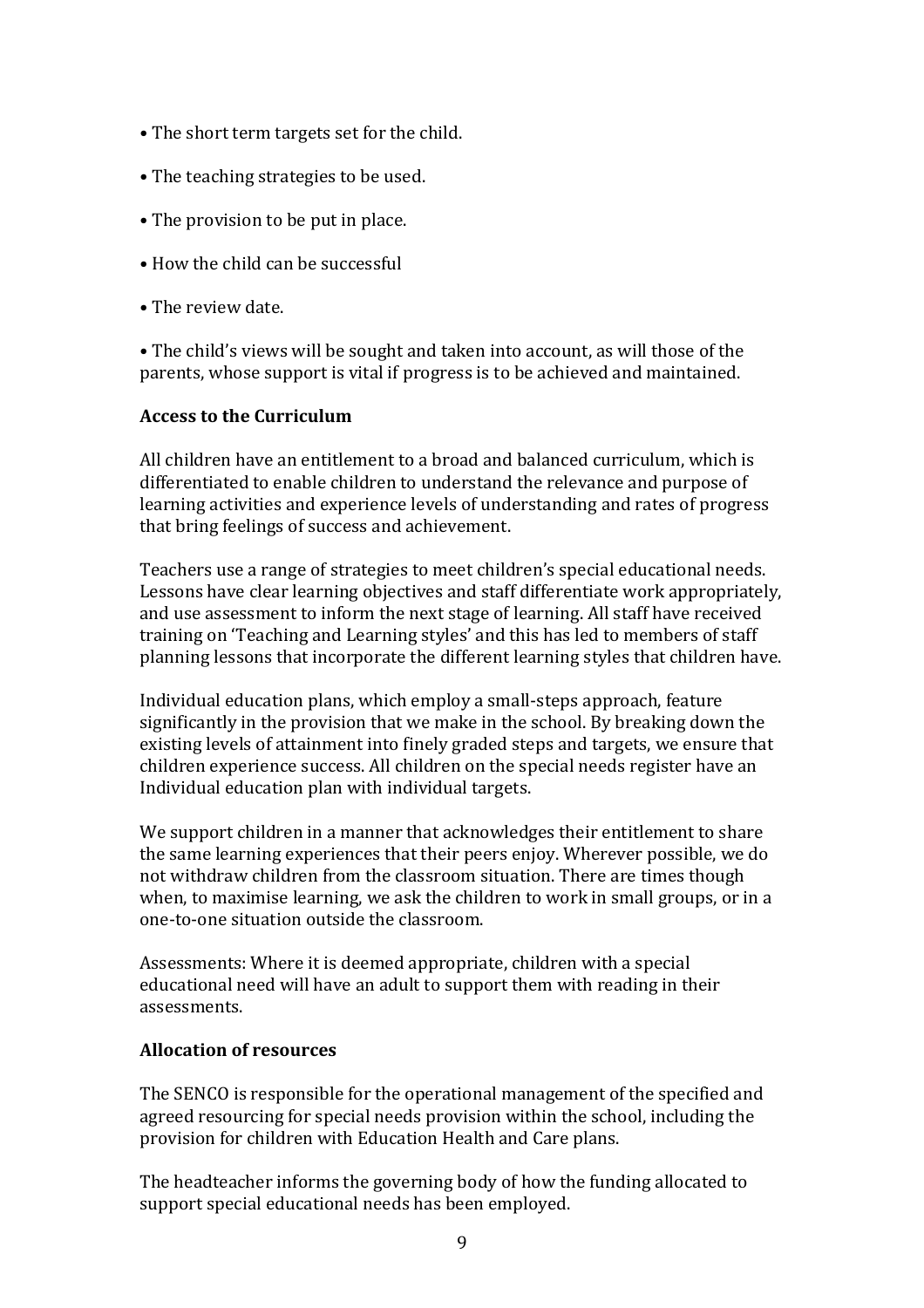# **Dyslexia Friendly Status**

Lower Farm actively promotes a Dyslexia Friendly learning environment (for more info please seen SENCO) and uses teaching techniques suitable for all children to learn. We have accreditation from the BDA (British Dyslexia Association) to recognise this.

Please see [www.bdadyslexia.org.uk](http://www.bdadyslexia.org.uk/) for more information.

## **The role of the governing body**

The governing body challenges the school and its members to secure necessary provision for any pupil identified as having special educational needs. They ask probing questions to ensure all teachers are aware of the importance of providing for these children and ensure that funds and resources are used effectively.

The governing body has decided that children with special educational needs will be admitted to the school in line with the school's agreed admissions policy.

The Governing Body reviews this policy annually and considers any amendments in light of the annual review findings. The Head teacher reports the outcome of the review to the full governing body.

## **Monitoring and evaluation**

The SENCO monitors the movement of children within the SEND system in school and provides staff with regular summaries of the impact of the policy on the practice of the school. They are involved in supporting teachers and in drawing up Individual targets for children. The SENCO and the head teacher hold regular meetings to review the work of the school in this area. In addition the SENCO and the named governor with responsibility for special needs also hold regular meetings.

#### **Supporting Pupils at School with Medical Conditions**

Lower Farm recognises that pupils at school with medical conditions should be properly supported so that they have full access to education, including school trips and physical education. Some children with medical conditions may be disabled and where this is the case, the school will comply with it's duties under the Equality Act 2010.

Some may, also, have special educational needs and may have a statement or EHC Plan which brings together health and social care needs, as well as their special educational provision. Here, the SEN Code of Practise (2014) is followed. All staff are qualified first aiders.

#### **Compliance**

This Policy complies with the statutory requirement laid out in the SEND Code of Practice 0-25 (2014) and has been written with reference to the following guidance and documents:

Equality Act 2010. Advice for schools DfE February 2013